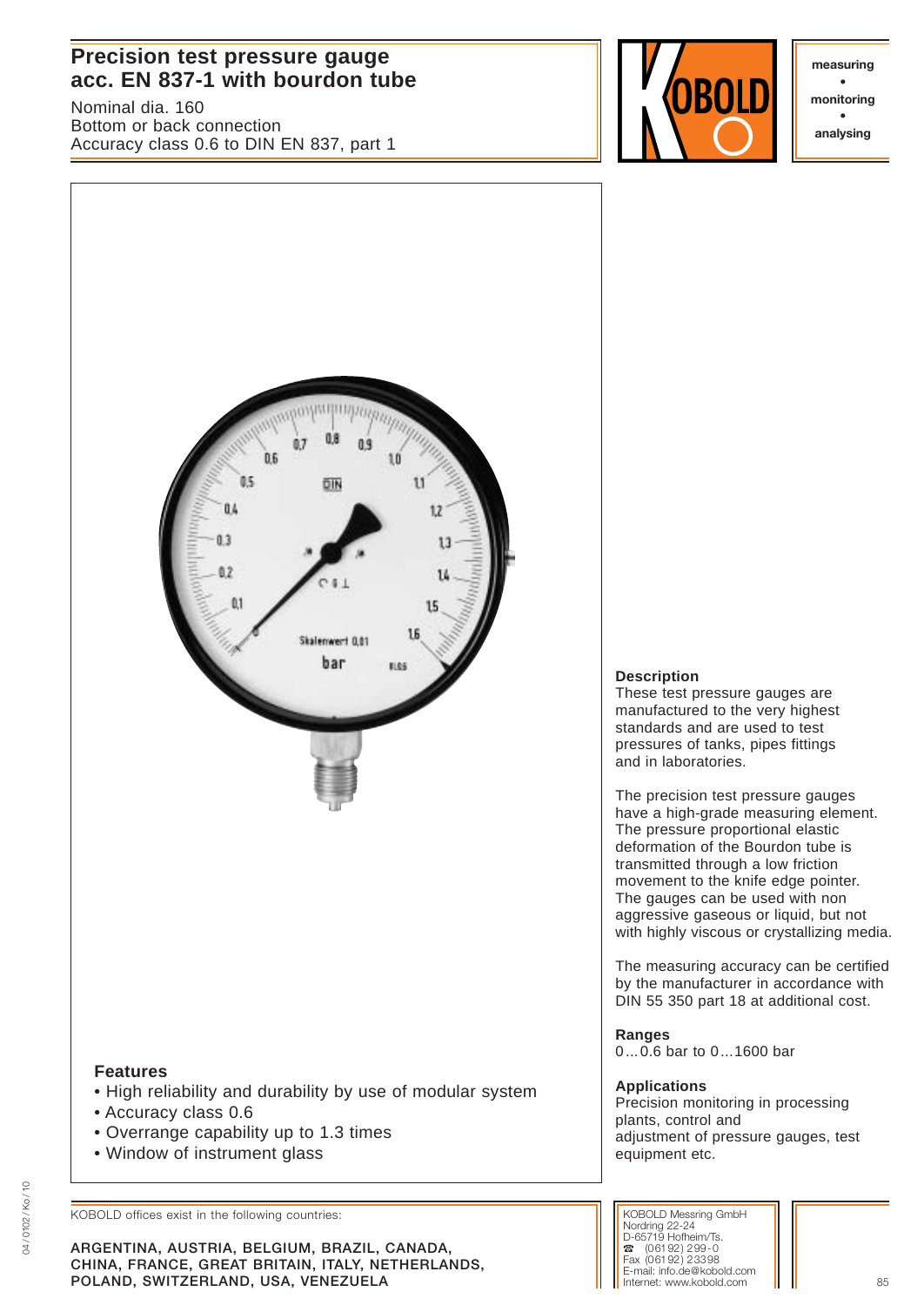| Model<br><b>MAN</b>    | FG 12                                                                          | FG 14                                        | Options                                                 |  |  |  |  |  |
|------------------------|--------------------------------------------------------------------------------|----------------------------------------------|---------------------------------------------------------|--|--|--|--|--|
| Nominal size           | 160 mm                                                                         |                                              |                                                         |  |  |  |  |  |
| Symbol                 |                                                                                |                                              |                                                         |  |  |  |  |  |
| Accuracy class         | 0.6 to DIN EN 837, part 1                                                      |                                              | test certificate                                        |  |  |  |  |  |
| Indicating range       | 00.6 bar to 01600 bar to DIN 16 128                                            |                                              |                                                         |  |  |  |  |  |
|                        | negative or positive or negative/positive gauge pressure                       |                                              |                                                         |  |  |  |  |  |
| Max. pressure          | static load: up to full scale value<br>short-term: 1.3 times full scale value  | alternating load: 0.9 times full scale value |                                                         |  |  |  |  |  |
| Housing                | steel, black, pressure relief at back                                          |                                              | back flange                                             |  |  |  |  |  |
| Ring                   | steel, black                                                                   |                                              | front flange                                            |  |  |  |  |  |
| Window                 | Instrument glass                                                               |                                              | laminated safety glass                                  |  |  |  |  |  |
| Dial                   | aluminum, white, scale and printing black                                      |                                              | mirror scale,<br>zero adjustment                        |  |  |  |  |  |
| Pointer                | knife edge pointer aluminum, black acc. DIN 16 102                             |                                              | max. pointer,<br>micrometer pointer                     |  |  |  |  |  |
| Movement               | <b>Brass</b>                                                                   |                                              |                                                         |  |  |  |  |  |
| Measuring element      | Brass. 40 bar C-Bourdon tube<br>stainless steel $1.4571 > 60$ bar helical tube |                                              |                                                         |  |  |  |  |  |
| Connection             | 1000 bar Brass; > 1000 bar stainless steel 1.4571                              |                                              |                                                         |  |  |  |  |  |
| - position<br>- thread | bottom<br>2 x G 1/2 male (DIN 16288) HEX22                                     | eccentric back                               | other threads on request                                |  |  |  |  |  |
| Temperatures           |                                                                                |                                              |                                                         |  |  |  |  |  |
| - medium<br>- ambient  | Tmin. - 20 °C, Tmax. +80 °C<br>Tmin. - 20°C, Tmax. +60°C                       |                                              |                                                         |  |  |  |  |  |
| Temperature behaviour  | 0.3% / 10K on deviation from normal temperature +20 °C                         |                                              |                                                         |  |  |  |  |  |
| Protection             | IP 65<br>IP 54 acc. EN 60529 / EC529                                           |                                              |                                                         |  |  |  |  |  |
| Calibration medium     | 2.5 bar: oil<br>25 bar; gas > 25 bar: oil                                      |                                              |                                                         |  |  |  |  |  |
| Throttle               |                                                                                |                                              | $\varnothing$ 0.3; $\varnothing$ 0.4; $\varnothing$ 0.8 |  |  |  |  |  |
| Weight (approx)        | $1.1$ kg                                                                       | $1.2$ kg                                     |                                                         |  |  |  |  |  |

\* Special version with aluminum housing (Model FG32, FG34)





b

 $\ddot{\odot}$ 



60

Model FG12... (option: flange back) Model FG14... (option: flange front)

| Model | <b>Dimensions</b> | (mm) |    |     |      |    |     |                        |            |
|-------|-------------------|------|----|-----|------|----|-----|------------------------|------------|
|       |                   |      | ◡  | øD  |      | e  | h±′ |                        | <b>HEX</b> |
| FG 12 | <u>_</u>          | 60   |    | 160 | 26.5 |    | 118 | G <sub>1</sub> /2 male | 22         |
| FG14  |                   | 60   | 92 | 160 | 26.5 | 50 |     | G <sub>1</sub> /2 male | 22         |

# 04/0102/Ko/10 04 / 0102 / Ko / 10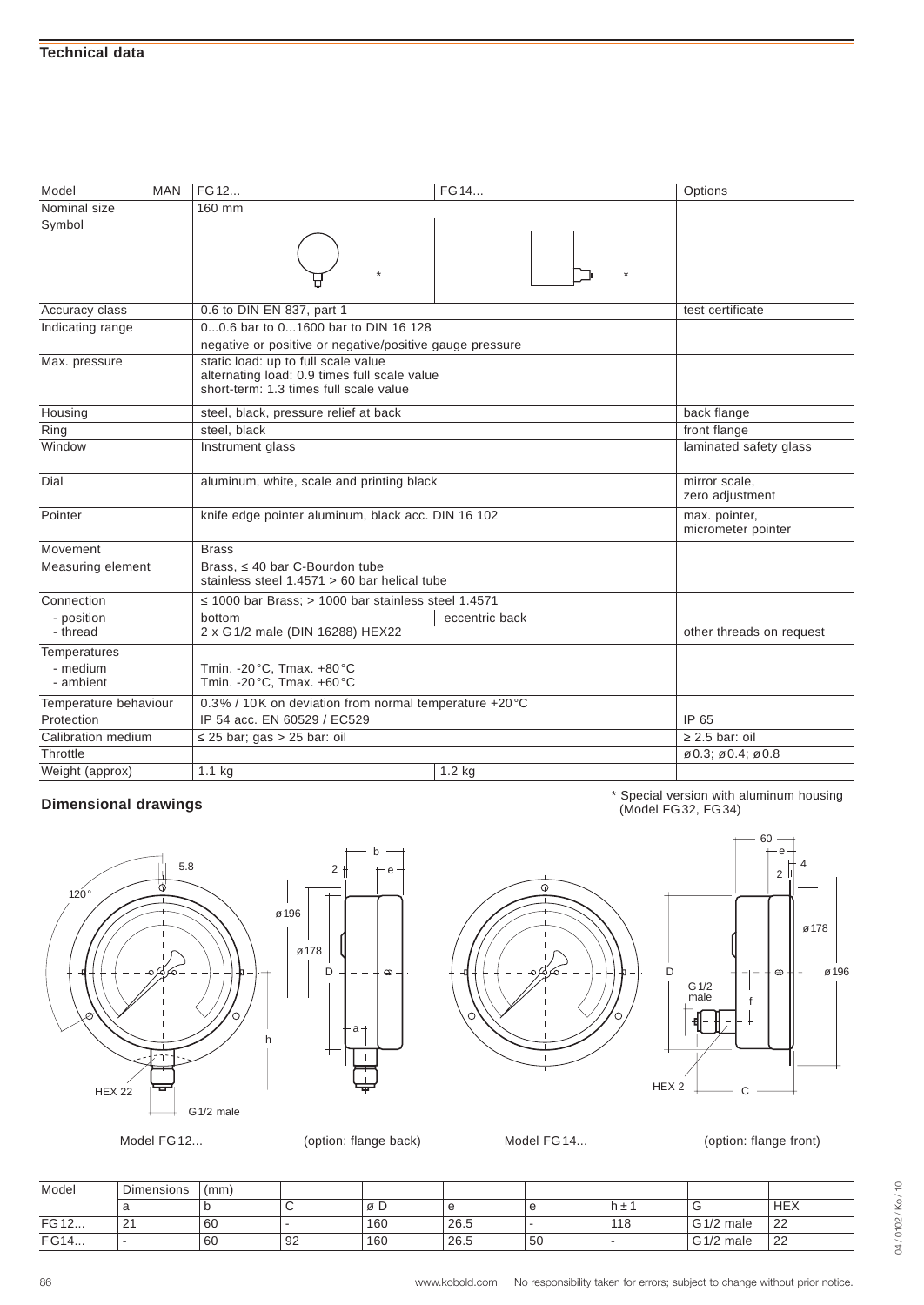# **Precision test pressure gauges with Bordon tube with carrying case with the surface of the surface of the surface of the surface of the surface of the surface of the surface of the surface of the surface of the surface of the surface of the surface o**

Nominal dia. 160; Connection at side (right hand side) Accuracy class 0.6 to DIN EN 837, part 1



**• monitoring • analysing**



# **Features**

- Several span sleeves
- Accuracy class 0.6
- Overrange capability up to 1.3 times
- Test report

KOBOLD offices exist in the following countries:

**ARGENTINA, AUSTRIA, BELGIUM, BRAZIL, CANADA, CHINA, FRANCE, GREAT BRITAIN, ITALY, NETHERLANDS, POLAND, SWITZERLAND, USA, VENEZUELA** 87

#### **Description**

These precision test gauges are used to test pressure of tanks, pipes and fittings by official test and surveillance institutions.

The precision test pressure gauges have a high grade measuring element. The pressure proportional elastic deformation of the Bourdon tube is transmitted through a low friction movement to the knife edge pointer. The connection is supplied with a shut-off valve and a test connection with quick fit connection M20 x 1.5.

The gauges can be used with non aggressive gaseous or liquid, but not with highly viscous or crystallizing media.

The precision test gauges are supplied with several, certificate and a carrying case.

**Ranges** Dia. 160: 0...0.6 bar to 0...400 bar

**Applications** Pressure test of tanks, plant construction, research and development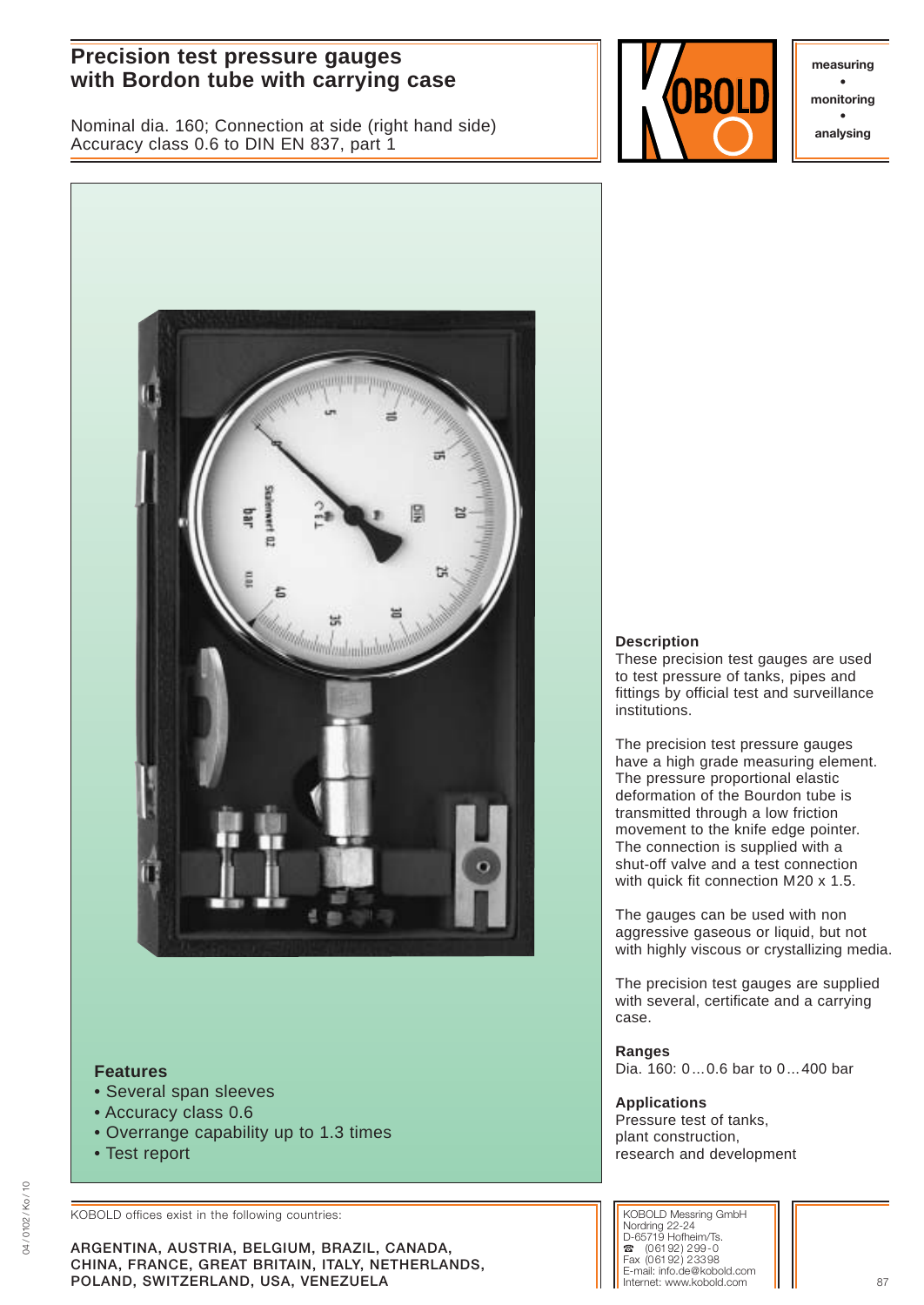#### **Technical data**

| Model<br><b>MAN</b>    | <b>FG1B</b>                                                                                                                   |                                                         |
|------------------------|-------------------------------------------------------------------------------------------------------------------------------|---------------------------------------------------------|
| Nominal size           | 160 mm                                                                                                                        | Options                                                 |
|                        |                                                                                                                               |                                                         |
| Symbol                 | DIN 16 070 type A                                                                                                             |                                                         |
| Accuracy class         | 0.6 to DIN 16005                                                                                                              |                                                         |
| Indicating range       | 00.6 bar to 0400 bar                                                                                                          |                                                         |
|                        | negative or positive or negative/positive gauge pressure                                                                      |                                                         |
| Max. pressure          | static load: up to full scale value<br>alternating load: 0.9 times full scale value<br>short-term: 1.3 times full scale value |                                                         |
| Housing                | steel, black                                                                                                                  |                                                         |
| Ring                   | steel, black                                                                                                                  |                                                         |
| Window                 | instrument glass                                                                                                              |                                                         |
| Dial                   | aluminum, white, scale and printing black,<br>single scale acc. DIN 16117                                                     |                                                         |
| Pointer                | knife edge pointer aluminum, black acc. DIN 16 102                                                                            |                                                         |
| Movement               | <b>Brass</b>                                                                                                                  |                                                         |
| Measuring element      | Brass. 40 bar C-Bourdon tube<br>stainless steel > 40 bar helical tube                                                         |                                                         |
| Connection             | <b>Brass</b>                                                                                                                  |                                                         |
| - position<br>- thread | right hand side<br>G 1/2 male, (DIN 16288)                                                                                    | other threads<br>on request                             |
| Temperatures           |                                                                                                                               |                                                         |
| - medium<br>- ambient  | Tmin. - 20 °C, Tmax. +80 °C<br>Tmin. - 20°C, Tmax. +60°C                                                                      |                                                         |
| Temperature behaviour  | 0.3% / 10K on deviation from normal temperature +20 °C                                                                        |                                                         |
| Protection             | IP 54 acc. EN 60529 / EC529                                                                                                   |                                                         |
| Adjustment medium      | 40 bar; gas $> 40$ bar: oil                                                                                                   | 4 bar: oil                                              |
| Throttle               |                                                                                                                               | $\varnothing$ 0.3; $\varnothing$ 0.4; $\varnothing$ 0.8 |
| Weight (approx)        | $3.0$ kg                                                                                                                      |                                                         |

# **Dimensional drawings**





 $\Box$   $\circ$   $\Box$ ф 2 hexagon nuts HEX27 2 distance rings

#### **Carrying case with precision test gauge and accessories**

Accessories in carrying

- case
- 1 shut off valve 1 distance piece
- 1 fork piece
- 2 mounting screws
- 
- 

**Dia. 150 with dual scale**



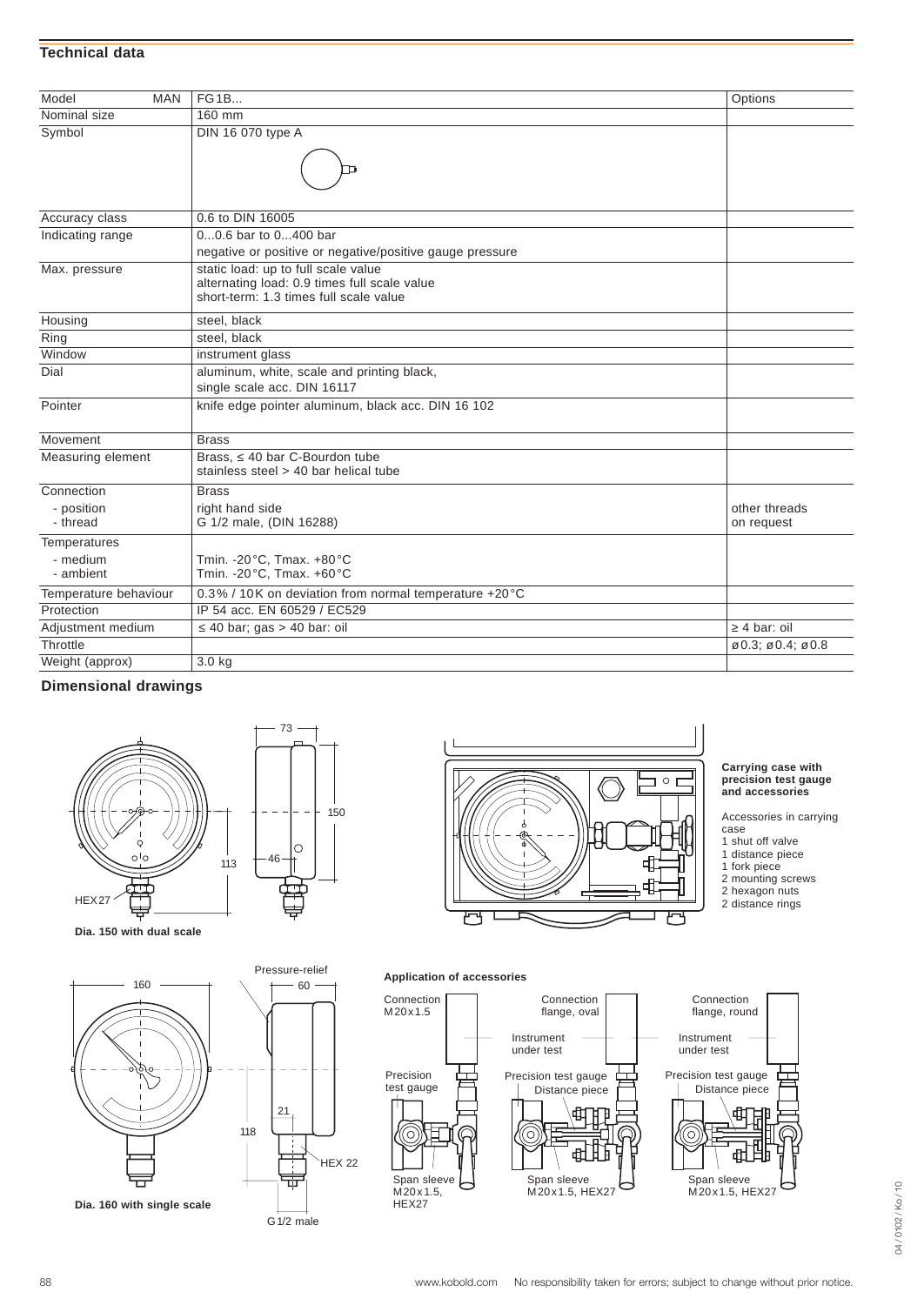**All stainless steel precision test gauge with Bourdon tube acc. EN 837-1 with or without glycerine filling**

Nominal dia. 160; Bottom or back connection; Accuracy class 0.6 to DIN EN 837, part 1



**measuring • monitoring • analysing**



- 
- Damping by glycerine filling
- Accuracy class 0.6
- Overrange capability up to 1.3 times
- Housing and movement stainless steel
- Fulfils safety requirements acc. EN 837-1

KOBOLD offices exist in the following countries:

**ARGENTINA, AUSTRIA, BELGIUM, BRAZIL, CANADA, CHINA, FRANCE, GREAT BRITAIN, ITALY, NETHERLANDS, POLAND, SWITZERLAND, USA, VENEZUELA** 89 **1999 1999 1999 1999 1999 1999 10:40 10:40 10:40 10:40 10:40 10:40 10:40 10:40 10:40 10:40 10:40 10:40 10:40 10:40 10:40 10:40 10:40 10:40 10:40 10:40 10:40 10:40 10:40 10:40 10:40** 

# **Description**

These test pressure gauges are manufactured to the very highest standards and are used to test pressures of tanks, pipes fittings and in laboratories.

The precision test pressure gauges have a high-grade measuring element. The pressure proportional elastic deformation of the Bourdon tube is transmitted through a low friction movement to the knife edge pointer. The gauges can be used with non aggressive gaseous or liquid, but not with highly viscous or crystallizing media.

The measuring accuracy can be certified by the manufacturer in accordance with DIN 55 350 part 18 at additional cost.

**Ranges** 0...0.6 bar to 0...1600 bar

# **Applications**

Precision monitoring in processing plants, control and adjustment of pressure gauges, test equipment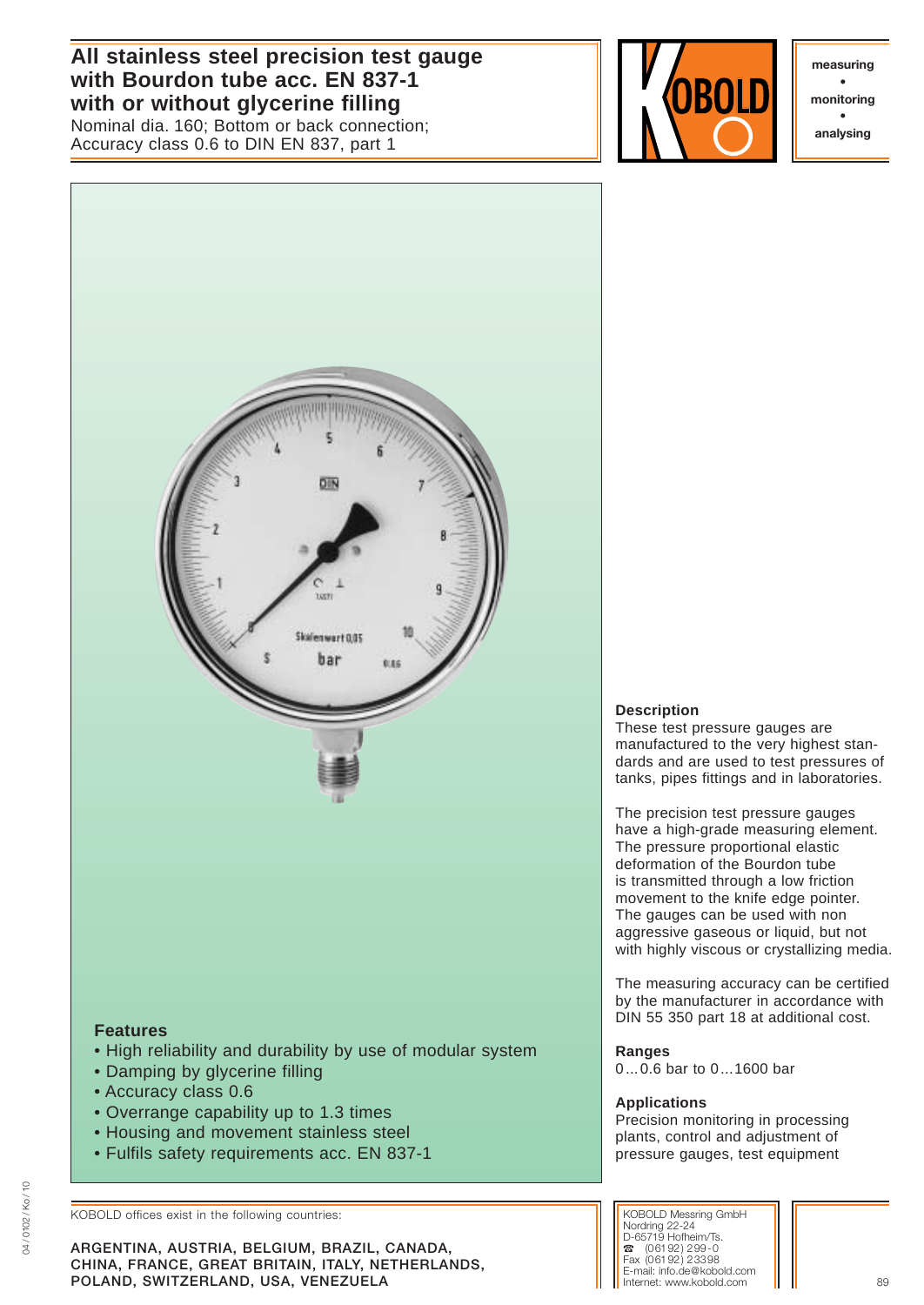| Model<br><b>MAN</b>                   |                                                                                                                              | FG 26S                                                        |                | Options                              |  |  |  |  |
|---------------------------------------|------------------------------------------------------------------------------------------------------------------------------|---------------------------------------------------------------|----------------|--------------------------------------|--|--|--|--|
| Nominal size                          | 160 mm                                                                                                                       |                                                               |                |                                      |  |  |  |  |
| Symbol                                |                                                                                                                              |                                                               |                |                                      |  |  |  |  |
| Accuracy class                        | 0.6 to DIN EN 837, part 1                                                                                                    |                                                               |                | test certificate                     |  |  |  |  |
| Indicating range                      | 00.6 bar to 01600 bar<br>to DIN 16 128<br>negative or positive or negative/positive gauge pressure                           |                                                               |                |                                      |  |  |  |  |
| Max. pressure                         | static load:up to full scale value<br>alternating load: 0.9 times full scale value<br>short-term: 1.3 times full scale value |                                                               |                |                                      |  |  |  |  |
| Housing                               | stainless steel 1.4571                                                                                                       | stainless steel EN 837-153<br>with blow-out disc, solid front |                | model FG26<br>with back flange       |  |  |  |  |
| <b>Bezel</b>                          | stainless steel 1.4571, bayonet ring                                                                                         |                                                               |                | front flange                         |  |  |  |  |
| Window                                | laminated safety glass                                                                                                       |                                                               |                |                                      |  |  |  |  |
| Dial                                  | aluminum, white, scale and printing black                                                                                    |                                                               |                |                                      |  |  |  |  |
| Pointer                               | knife edge pointe, aluminum, black acc. DIN 16 102                                                                           | max. pointer,<br>micrometer pointer                           |                |                                      |  |  |  |  |
| Movement                              | stainless steel 1.4301 / 1.4305                                                                                              |                                                               |                |                                      |  |  |  |  |
| Measuring element                     | stainless steel 1.4571<br>40 bar C-Bourdon tube > 60 bar helical tube                                                        |                                                               |                |                                      |  |  |  |  |
| Connection                            | stainless steel 1.4571                                                                                                       |                                                               |                |                                      |  |  |  |  |
| - position<br>- thread                | bottom<br>G1/2 male (DIN 16288) HEX 22                                                                                       |                                                               |                | other threads<br>on request          |  |  |  |  |
| Temperatures<br>- medium<br>- ambient | Tmin. - 20°C, Tmax. + 100°C<br>Tmin. - 20°C, Tmax. +60°C                                                                     |                                                               |                |                                      |  |  |  |  |
| Temperature behaviour                 |                                                                                                                              | 0.3% / 10K on deviation from normal temperature +20°C         |                |                                      |  |  |  |  |
| Liquid filling                        | none                                                                                                                         |                                                               |                |                                      |  |  |  |  |
| Protection                            | IP 54                                                                                                                        |                                                               |                |                                      |  |  |  |  |
| Calibration medium                    | 25 bar; gas > 25 bar: oil                                                                                                    |                                                               | $2.5$ bar: oil |                                      |  |  |  |  |
| Throttle                              |                                                                                                                              |                                                               |                | $\varnothing$ 0.4; $\varnothing$ 0.8 |  |  |  |  |
| Weight (approx)                       |                                                                                                                              |                                                               | 3.0 kg         |                                      |  |  |  |  |





Models FG26... / FG26...S / FG76...S Model FG28...





| Model             | Dimensions (mm) |    |   |       |     |      |  |     |            |            |
|-------------------|-----------------|----|---|-------|-----|------|--|-----|------------|------------|
|                   |                 |    | ັ |       | ød  |      |  | ∣±  |            | <b>HEX</b> |
| $\overline{G}$ 26 | <u>_</u>        | 60 |   | 161.5 | 160 | 22.5 |  | 118 | G 1/2 male | 22         |
| FG26S/FG76S       | -24             |    |   | 161.5 | 160 | 22.5 |  | 118 | G 1/2 male | 22         |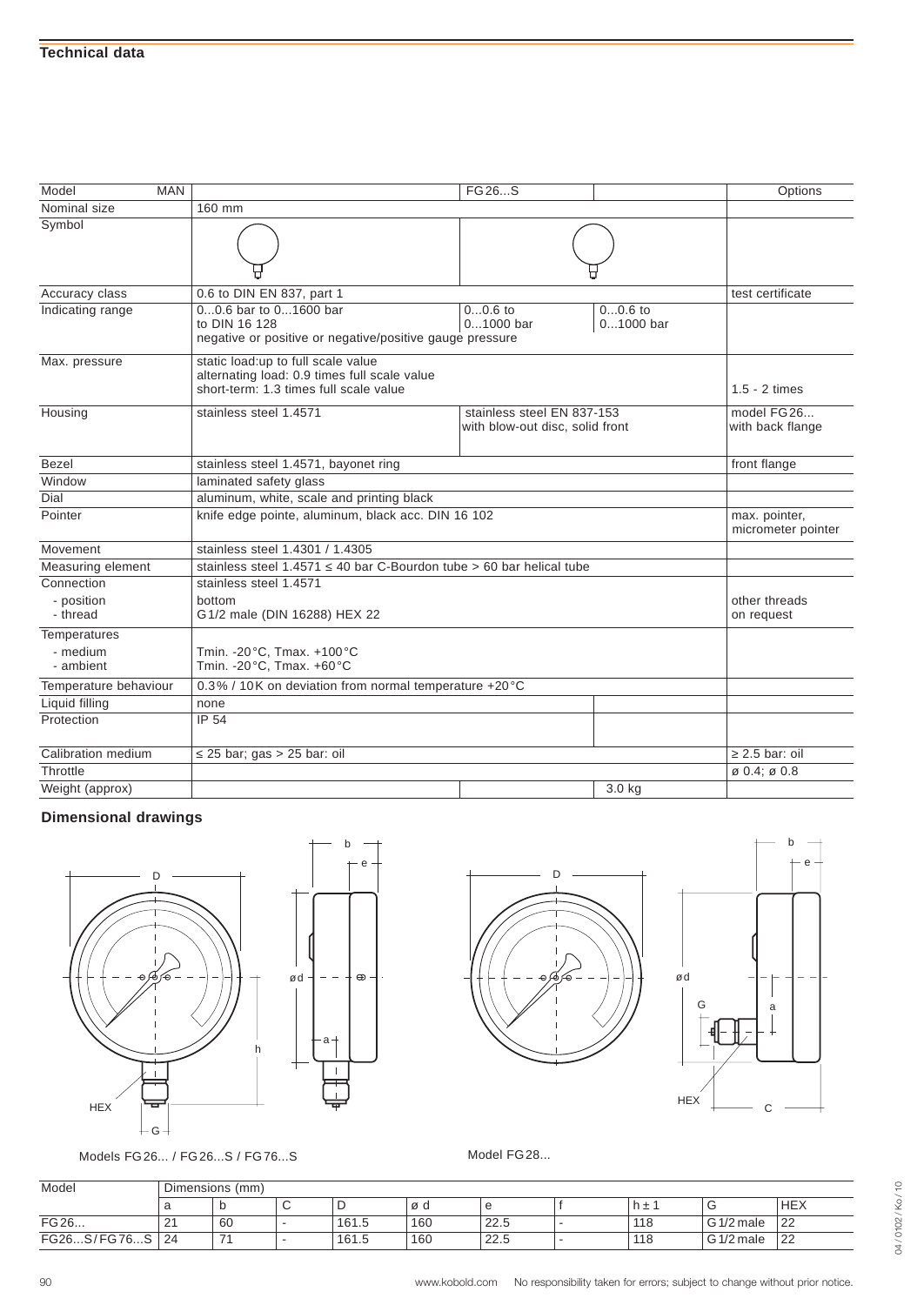# **Precision test pressure gauge with bourdon tube and mirrored dial with bourdon tube and mirrored dial with solution**  $\begin{bmatrix} \mathbf{m} & \mathbf{m} \\ \mathbf{m} & \mathbf{m} \end{bmatrix}$

Nominal dia. 160 Bottom connection; Accuracy class 0.25 %



**• monitoring • analysing**



# **Description**

These test pressure gauges are manufactured to the very highest standards and are used to test pressures of tanks, pipes fittings and in laboratories.

The precision test pressure gauges have a high-grade measuring element. The pressure proportional elastic deformation of the Bourdon tube is transmitted through a low friction movement to the knife edge pointer. The gauges can be used with non aggressive gaseous or liquid, but not with highly viscous or crystallizing media.

The measuring accuracy can be certified by the manufacturer in accordance with DIN 55 350 part 18 at additional cost.

**Ranges** 0...1.0 bar to 0...1600 bar

# **Applications**

Precision monitoring in processing plants, control and adjustment of pressure gauges, test equipment

KOBOLD offices exist in the following countries:

**ARGENTINA, AUSTRIA, BELGIUM, BRAZIL, CANADA, CHINA, FRANCE, GREAT BRITAIN, ITALY, NETHERLANDS, POLAND, SWITZERLAND, USA, VENEZUELA** 91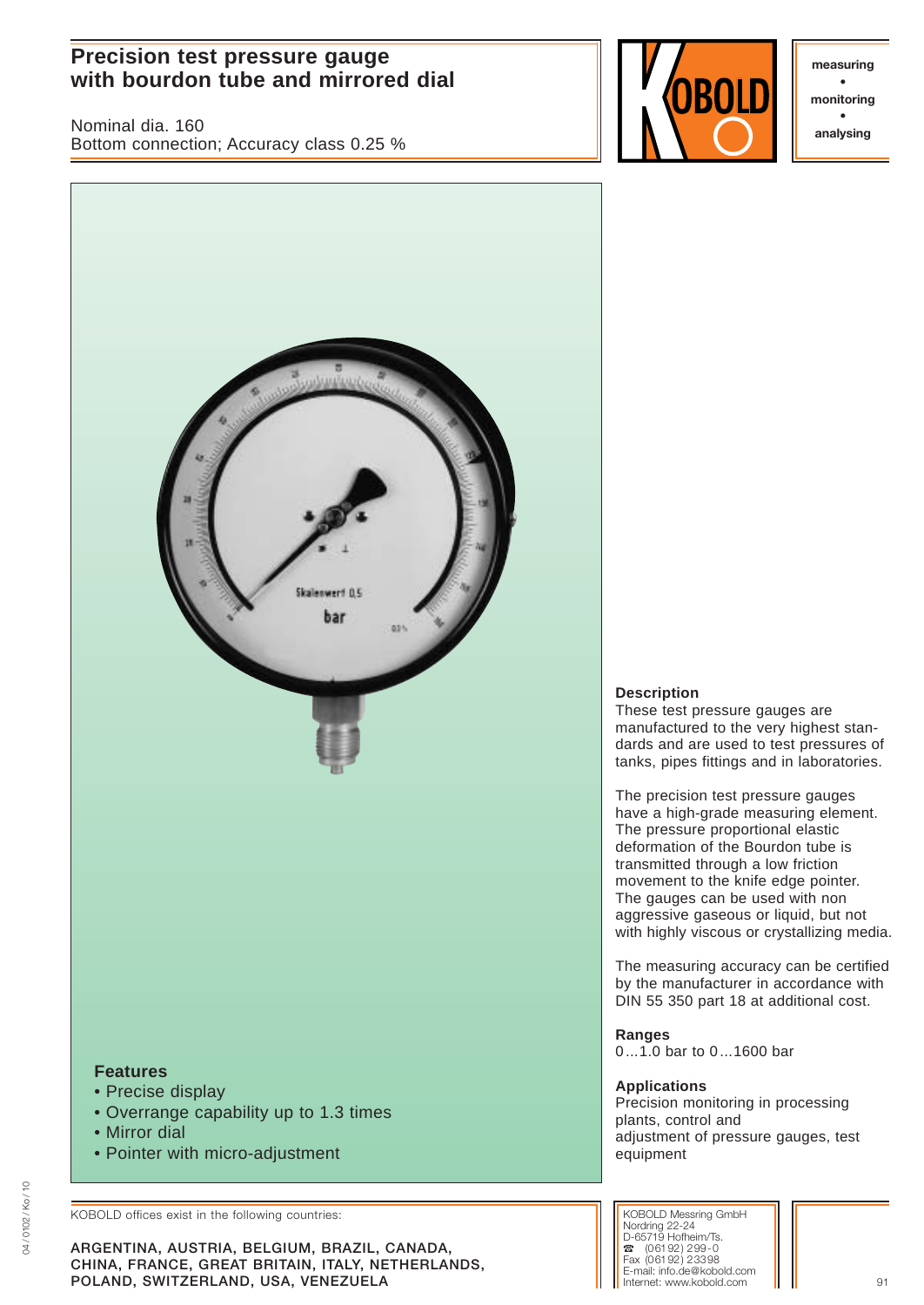| Model<br><b>MAN</b>    | FG12Y                                                                                                                         | Options                          |
|------------------------|-------------------------------------------------------------------------------------------------------------------------------|----------------------------------|
| Nominal size           | 160 mm                                                                                                                        |                                  |
| Symbol                 |                                                                                                                               |                                  |
| Accuracy class         | 0.25% (ASME B40.1-1991)                                                                                                       |                                  |
| Indicating range       | 01 bar to 01600 bar<br>negative or positive or negative/positiv gauge pressure                                                |                                  |
| Max. pressure          | static load: up to full scale value<br>alternating load: 0.9 times full scale value<br>short-term: 1.3 times full scale value |                                  |
| Housing                | steel. black<br>pressure relief at back of housing                                                                            | back flange                      |
| Ring                   | steel, black                                                                                                                  | front flange                     |
| Window                 | instrument glass                                                                                                              | laminated safety glass           |
| Dial                   | aluminum, white, scale and printing black, mirrored scale                                                                     | dual scale                       |
| Pointer                | knife edge, aluminum, black with micro-adjustment                                                                             |                                  |
| Movement               | <b>Brass</b>                                                                                                                  |                                  |
| Measuring element      | Brass 40 bar C-Bourdon tube<br>stainless steel 600 bar helical tube                                                           |                                  |
| Connection             | 1000 bar Brass; < 1000 bar stainless steel 1.4571                                                                             |                                  |
| - position<br>- thread | bottom<br>G1/2 male (DIN 16288), HEX22                                                                                        | $1/2 - 14$ NPT                   |
| Temperatures           |                                                                                                                               |                                  |
| - medium<br>- ambient  | Tmin. - 20°C, Tmax. +80°C<br>Tmin. - 20°C, Tmax. +60°C                                                                        |                                  |
| Temperature behaviour  | 0.3% / 10K on deviation from normal temperature +20 °C                                                                        |                                  |
| Protection             | IP 44 acc. FN 60529 / IEC529                                                                                                  |                                  |
| Calibration medium     | 25 bar; gas > 25 bar: oil                                                                                                     | 4 bar: oil                       |
| Throttle               |                                                                                                                               | $\frac{1}{60}$ 0.4; $\sigma$ 0.8 |
| Weight (approx)        | 1.3 <sub>kg</sub>                                                                                                             |                                  |



21

 $\mathbb T$ 

60

 $\oplus$   $\cdot$ 





Model FG12... **Model FG12...** Network of the Version: front or back flange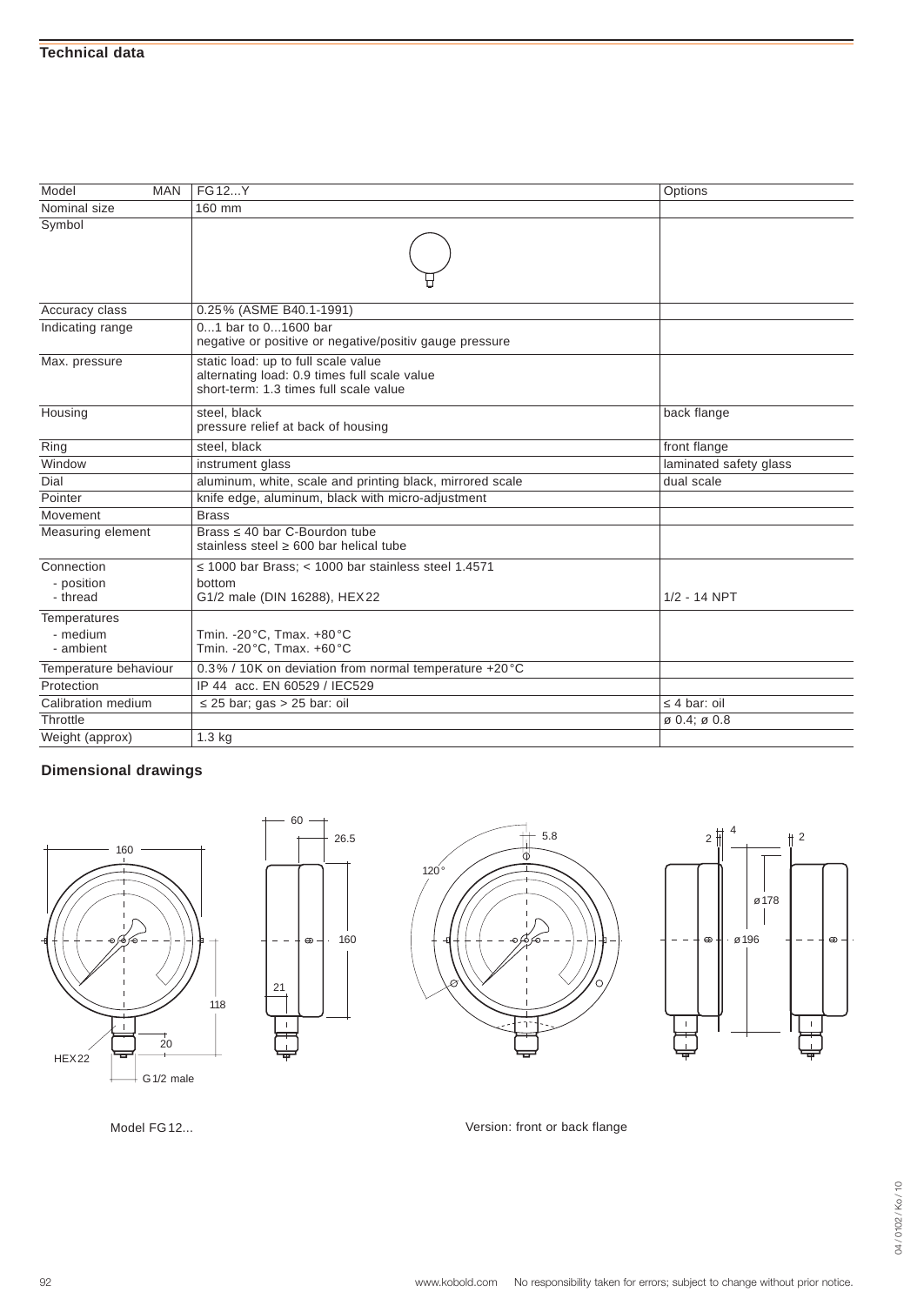# **Precision test pressure gauge acc. EN 837-1 with bourdon tube and the set of the set of the set of the set of the set of the set of the set of the set of the set of the set of the set of the set of the set of the set of the set of the set of the set**

Nominal dia. 250; Bottom connection Accuracy class 0.6 to DIN EN 837, part 1



**• monitoring • analysing**



• Window of instrument glass

KOBOLD offices exist in the following countries:

**ARGENTINA, AUSTRIA, BELGIUM, BRAZIL, CANADA, CHINA, FRANCE, GREAT BRITAIN, ITALY, NETHERLANDS, POLAND, SWITZERLAND, USA, VENEZUELA** 93

# **Description**

These test pressure gauges are manufactured to highest standards and are used to test pressures of tanks, pipes fittings and in laboratories.

The precision test pressure gauges have a high-grade measuring element. The pressure proportional elastic deformation of the Bourdon tube is transmitted through a low friction movement to the knife edge pointer. The gauges can be used with non aggressive gaseous or liquid, but not with highly viscous or crystallizing media.

The measuring accuracy can be certified by the manufacturer in accordance with DIN 55 350 part 18 at additional cost.

**Ranges** 0...0.6 bar to 0...1600 bar

#### **Applications**

Precision monitoring in processing plants, control and adjustment of pressure gauges, test equipment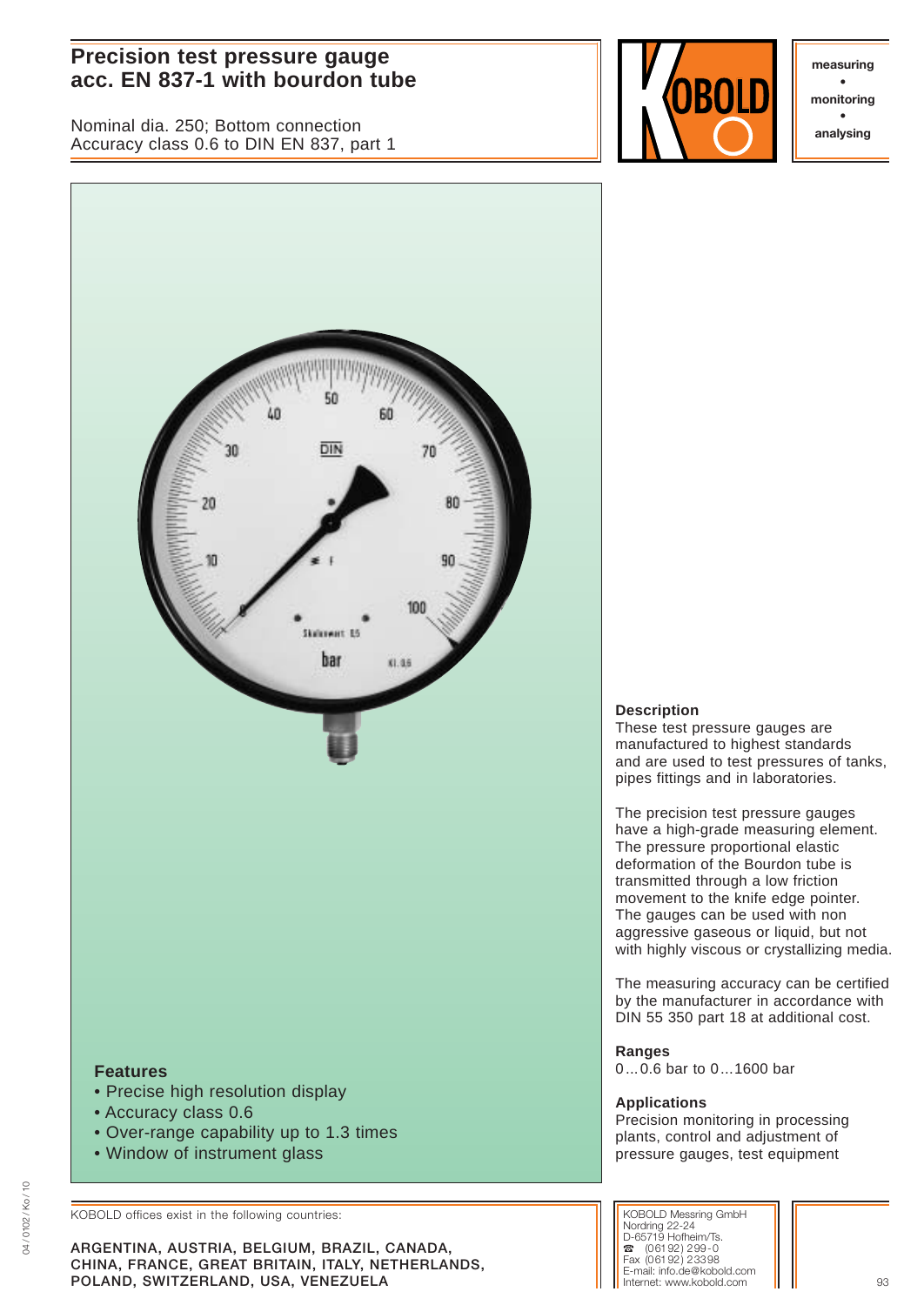| Model<br>MAN           | FI12                                                                                                                                                      | Options                                                 |
|------------------------|-----------------------------------------------------------------------------------------------------------------------------------------------------------|---------------------------------------------------------|
| Nominal size           | 250 mm                                                                                                                                                    |                                                         |
| Symbol                 |                                                                                                                                                           |                                                         |
| Accuracy class         | 0.6 to DIN EN 837, part 1                                                                                                                                 | test certificate                                        |
| Indicating range       | 00.6 bar to 01600 bar to DIN 16 123<br>negative or positive or negative/positiv gauge pressure                                                            |                                                         |
| Max. pressure          | static load: up to full scale value<br>alternating load: 0.9 times full scale value<br>short-term: 1.3 times full scale value                             |                                                         |
| Housing                | steel, black                                                                                                                                              | back flange                                             |
| Ring                   | steel, black                                                                                                                                              | front flange                                            |
| Window                 | instrument glass                                                                                                                                          |                                                         |
| Dial                   | aluminum, white, scale and printing black                                                                                                                 |                                                         |
| Pointer                | knife edge pointer aluminum, black acc. DIN 16 102                                                                                                        |                                                         |
| Movement               | <b>Brass</b>                                                                                                                                              |                                                         |
| Measuring element      | Brass < 100 bar C-Bourdon tube, soft souldered<br>stainless steel 1.4571 100 bar helical tube, hard souldered<br>NiFe alloy 1000 bar helical tube, welded |                                                         |
| Connection             | 1000 bar Brass; < 1000 bar stainless steel 1.4571                                                                                                         |                                                         |
| - position<br>- thread | bottom<br>G 1/2 male (DIN 16288) HEX 22                                                                                                                   | other threads<br>on request                             |
| <b>Temperatures</b>    |                                                                                                                                                           |                                                         |
| - medium               | Tmin. - 20°C, Tmax. +60°C; soft souldered<br>Tmin. - 20°C, Tmax. +100°C; hard souldered, welded                                                           |                                                         |
| - ambient              | Tmin. - 20°C, Tmax. +60°C                                                                                                                                 |                                                         |
| Temperature behaviour  | 0.3% / 10K on deviation from normal temperature +20 °C                                                                                                    |                                                         |
| Protection             | IP 44 acc. EN 60529 / IEC529                                                                                                                              |                                                         |
| Calibration medium     | 25 bar; gas > 25 bar: oil                                                                                                                                 | 4 bar: oil                                              |
| Throttle               |                                                                                                                                                           | $\varnothing$ 0.3; $\varnothing$ 0.4; $\varnothing$ 0.8 |
| Weight (approx)        | 3.0 <sub>kg</sub>                                                                                                                                         |                                                         |







Model FI12... **Model FI12...** Version: front or back flange

| Model | $\overline{\phantom{a}}$<br>(mm<br><b>I</b> Dimensions |      |                     |                |     |    |     |      |              |
|-------|--------------------------------------------------------|------|---------------------|----------------|-----|----|-----|------|--------------|
|       |                                                        | ba   | $\sim$<br>bai<br>оu | $00 \,$<br>bar | ╺   |    | . . | ∼    | 'HEX         |
| FI12  |                                                        | 64.5 | 51.5                | 64.S           | 250 | 5U | 165 | male | $\sim$<br>∠∠ |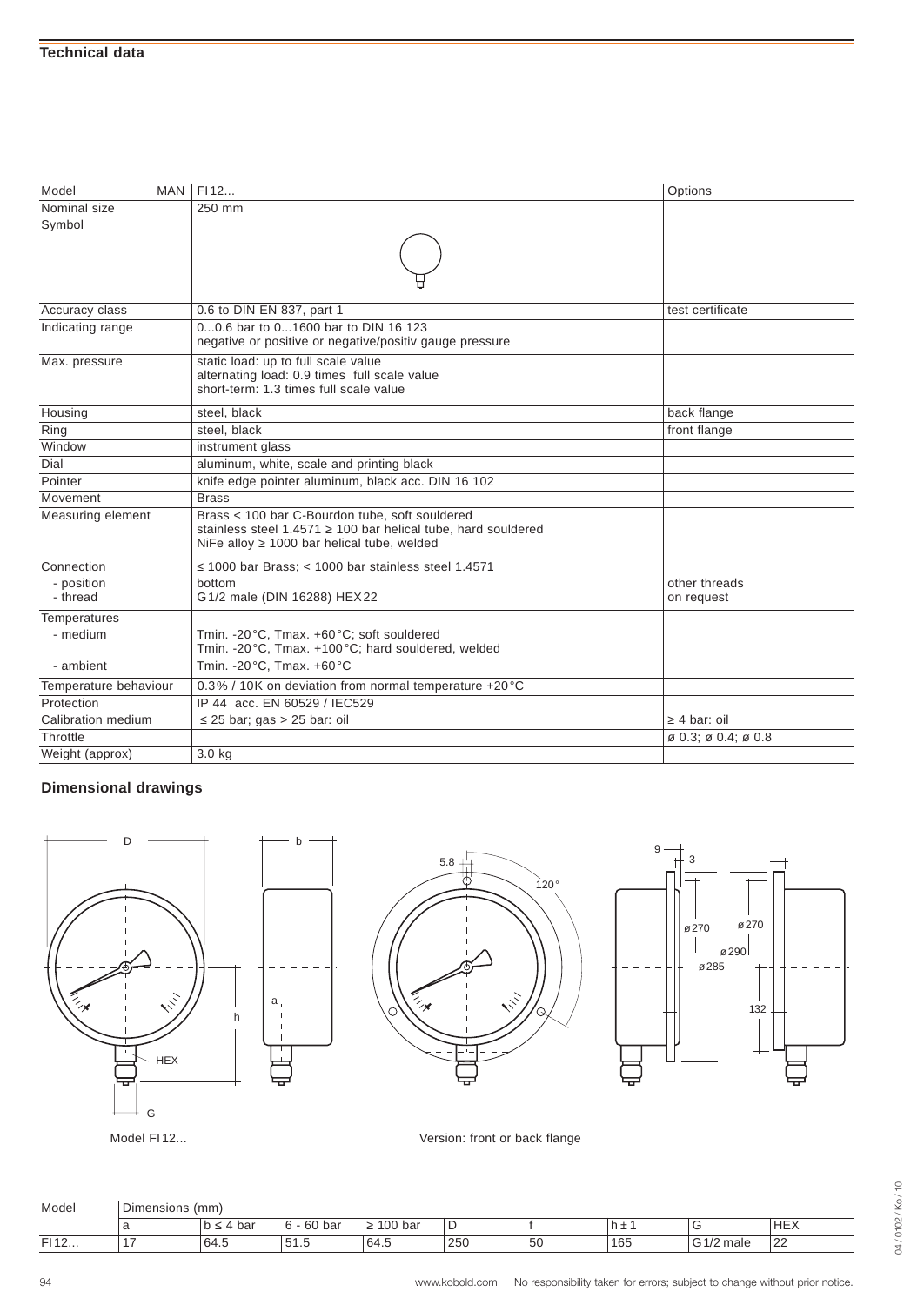# **Precision test gauge with Bourdon tube and all the substitution of the substitution**  $\parallel \cdot \parallel$  **measuring**

Nominal dia. NG 250; Bottom connection Accuracy class 0.25 and 0.1 to DIN EN 837, part 1



**• monitoring • analysing**



# **Features**

- High reliability and long service life by use of modular system
- Wetted parts in stainless steel in combination with nickel-iron alloy
- Mirror dial to eliminate paralox error
- 330° mirror band scale
- Zero adjustment by rotatable dial  $\pm$  15 $^{\circ}$
- Non-reflection window

KOBOLD offices exist in the following countries:

**ARGENTINA, AUSTRIA, BELGIUM, BRAZIL, CANADA, CHINA, FRANCE, GREAT BRITAIN, ITALY, NETHERLANDS, POLAND, SWITZERLAND, USA, VENEZUELA** and the state of the state of the state of the state of the state of the state of the state of the state of the state of the state of the state of the state of the state of the state o

# **Description**

These precision test gauges have the accuracy of simple testing equipment (Dead weight tester).

You can achieve the best accuracy available with Bourdon tube and scale plates.

Components are manufactured to the very highest precision.

A rugged circular housing encloses and protects the high-quality measuring system, made in a compact design. Socket, measuring element, movement and dial form a unity.

This assembly is mounted in the housing and not subjected to any force.

All wetted parts are manufactured of stainless steel in connection with a NiFe-alloy. These test gauges are fitted as standard with a 330° mirrored scale and zero adjustment. The window is green tinted and non-reflecting.

Test gauges are suitable for the measuring of non-aggressive gaseous and liquid media, although not for media which is too viscous or susceptible to crystallization.

Accuracy will be guaranteed by means of a calibration certificate according to DIN 55350 part 18 type M.

# **Ranges**

0...0.6 bar to 0...1600 bar

# **Applications**

Calibration service, calibration authorities, testing of materials, research institutes, aeronautics and space technology, laboratories, reactor technology, quality assurance